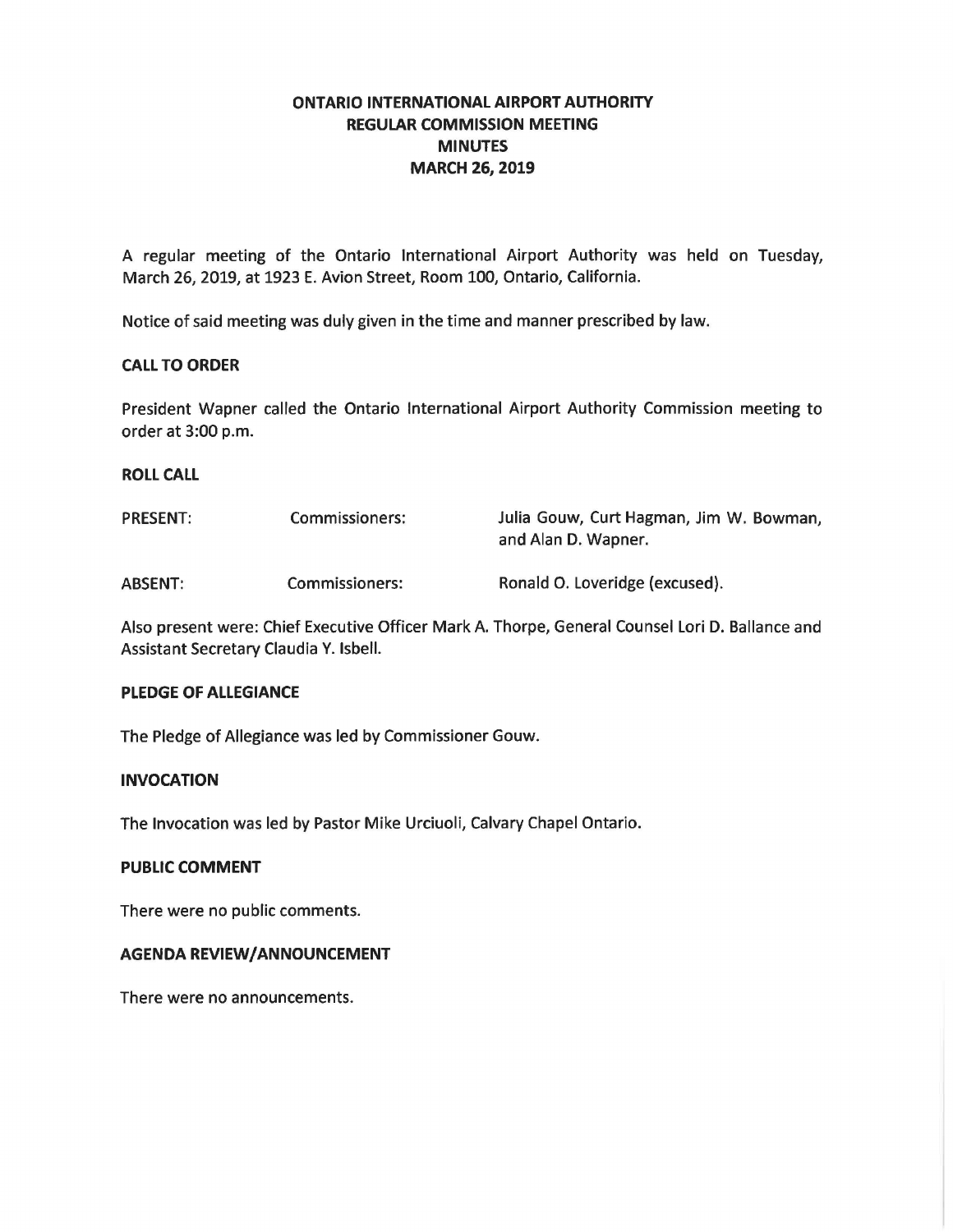## Ontario International Airport Authority Commission Regular Meeting Minutes Tuesday, March 26, 2019 Page 2 of 3

#### **CONSENT CALENDAR**

**MOTION:** Moved by Commissioner Hagman, seconded by Secretary Bowman and carried by a vote of 4-0-1, to approve the consent calendar as presented, with Vice President Loveridge absent.

## **1. APPROVAL OF MINUTES**

Approved minutes for the special meeting of the Ontario International Airport Authority on February 15, 2019 and the cancelled meeting on February 26, 2019, approving same as on file with the Secretary/Assistant Secretary.

#### **2. BILLS/PAYROLL**

Approved bills February 1, 2019 through February 28, 2019 and payroll February 1, 2019 through February 28, 2019.

## **3. APPROVAL OF MEETING STIPENDS**

The Ontario International Airport Authority Commission approved meeting stipends for President Wapner for the month of February.

#### **MANAGEMENT REPORT**

Chief Executive Officer Thorpe provided an update on passenger and cargo traffic and growth.

#### **COMMISSIONER MATTERS**

Commissioner Gouw had no comments.

Commissioner Hagman wished China Airlines a happy one-year anniversary at ONT.

Secretary Bowman had no comments.

President Wapner had no comments.